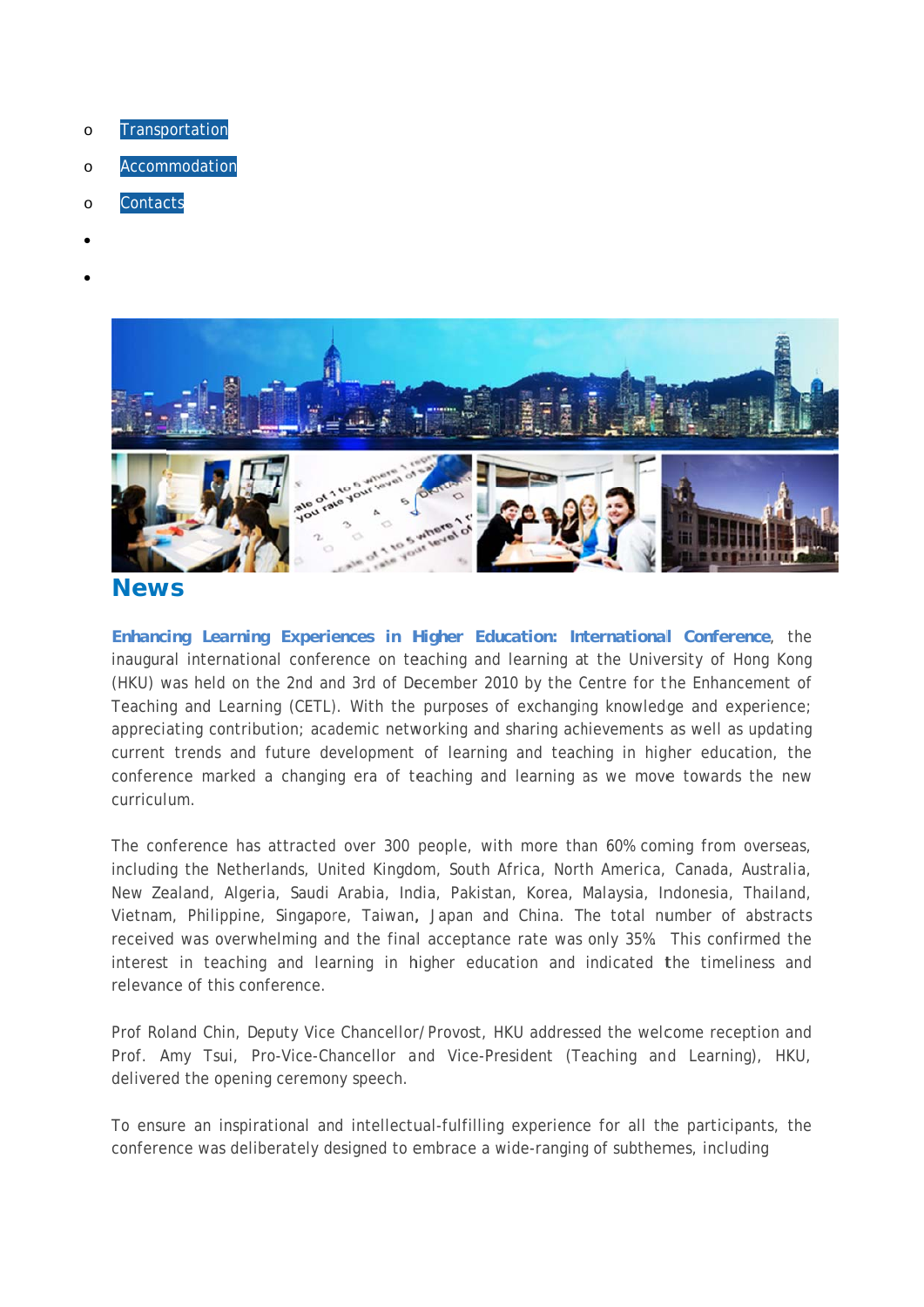- 1. Transition and the first year experience
- 2. Literacy across the curriculum
- 3. Experiential learning and co-curricular
- 4. Outcomes-based approaches to student learning
- 5 Assessment and feedback
- 6. Diversity and multicultural experience
- 7. Enhancing learning through technology
- 8. Learning communities
- 9. Continuing education and professional development
- 10. Problem-based learning
- 11. Postgraduate student experiences
- 12. Generic skills in higher education

Prof. Gary Poole, from the University of British Columbia, and Prof. Caroline Baillie, from the University of Western Australia, were invited as the keynote speakers to share their thoughts on Continuing education and professional development and Educating for a socially just world: a case of engineering education respectively. To further enrich the programme, Prof. Ken Hyland, from the University of Hong Kong and Prof. Ray Land, from the University of Strathclyde, were invited as the plenary speakers who delivered topic on Writing in the academy: reputation, education and knowledge and Venturing into strange places: developing graduates for the 21st century respectively.

The event was sponsored by ProQuest, Routledge, Sage Publications as well as the Faculty of Education. The post conference feedback showed very positive responses from the participants. Overall, they were satisfied with the quality of the conference with 100% of them rated the conference as either slightly high or high quality. They expressed that the conference was well organized. They had an opportunity to share their research experiences and meet academics from different disciplines and even different countries. Some were pleased with the hosting, the quality of the keynote and plenary speeches as well as student performance. They also found that the atmosphere of the conference was friendly and productive.

Copyright 2010 The University of Hong Kong

f Share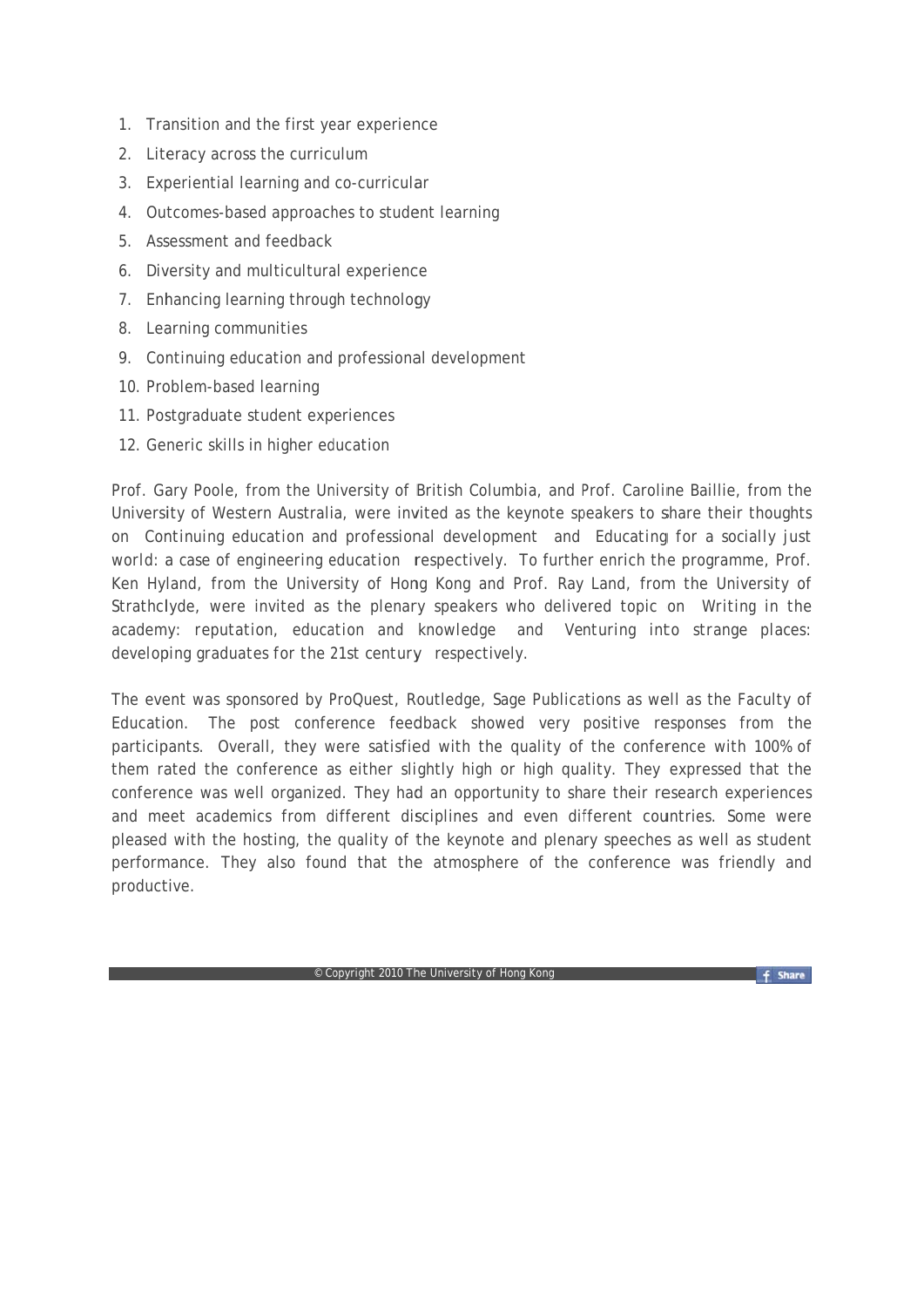- Transportation  $\circ$
- Accommodation  $\circ$
- Contacts  $\circ$
- 
- 



## **Conference Proceedings**

| <b>Paper Titles</b>                                                                                                                    | <b>Authors</b>                                                                   |
|----------------------------------------------------------------------------------------------------------------------------------------|----------------------------------------------------------------------------------|
| Cognitive outcomes of experiential learning in higher<br>education: service-learning, and prior learning<br>assessment and recognition | Walter Archer and Angelina T. Wong                                               |
| What do Third-Year Speech Pathology students think of<br>student-centred learning?                                                     | Joanne Arciuli                                                                   |
| Connecting at the grassroots: the field instruction<br>program of the UP-CSWCD Department of Community<br>Development                  | Aleli B. Bawagan and Ma. Theresa V.<br>Tungpalan                                 |
| Engagement and social responsibility in the core<br>curriculum: how engaged and responsible are our<br>academics?                      | CJ Gerda Bender                                                                  |
| Higher education quarantees global citizenship, or<br>does it?                                                                         | Agnes Bosanquet                                                                  |
| Developing a graduate diploma to cater for career-<br>change adults                                                                    | Coral Campbell                                                                   |
| Applying outcomes-based teaching and learning<br>framework in the BSc Information Management<br>Program in the Faculty of Education    | Sam Chu, Natalie Fong and Si Ying<br>Tan                                         |
| <b>Enhancing the quality of service-learning</b><br>implementation: instruments and use experiences                                    | María Antonieta Contreras M.,<br>Chantal Jouannet V. and Carolina<br>Matheson A. |
| Toward technology integration: the case of foreign                                                                                     | Yasmina Djafri and Djamila Aissat                                                |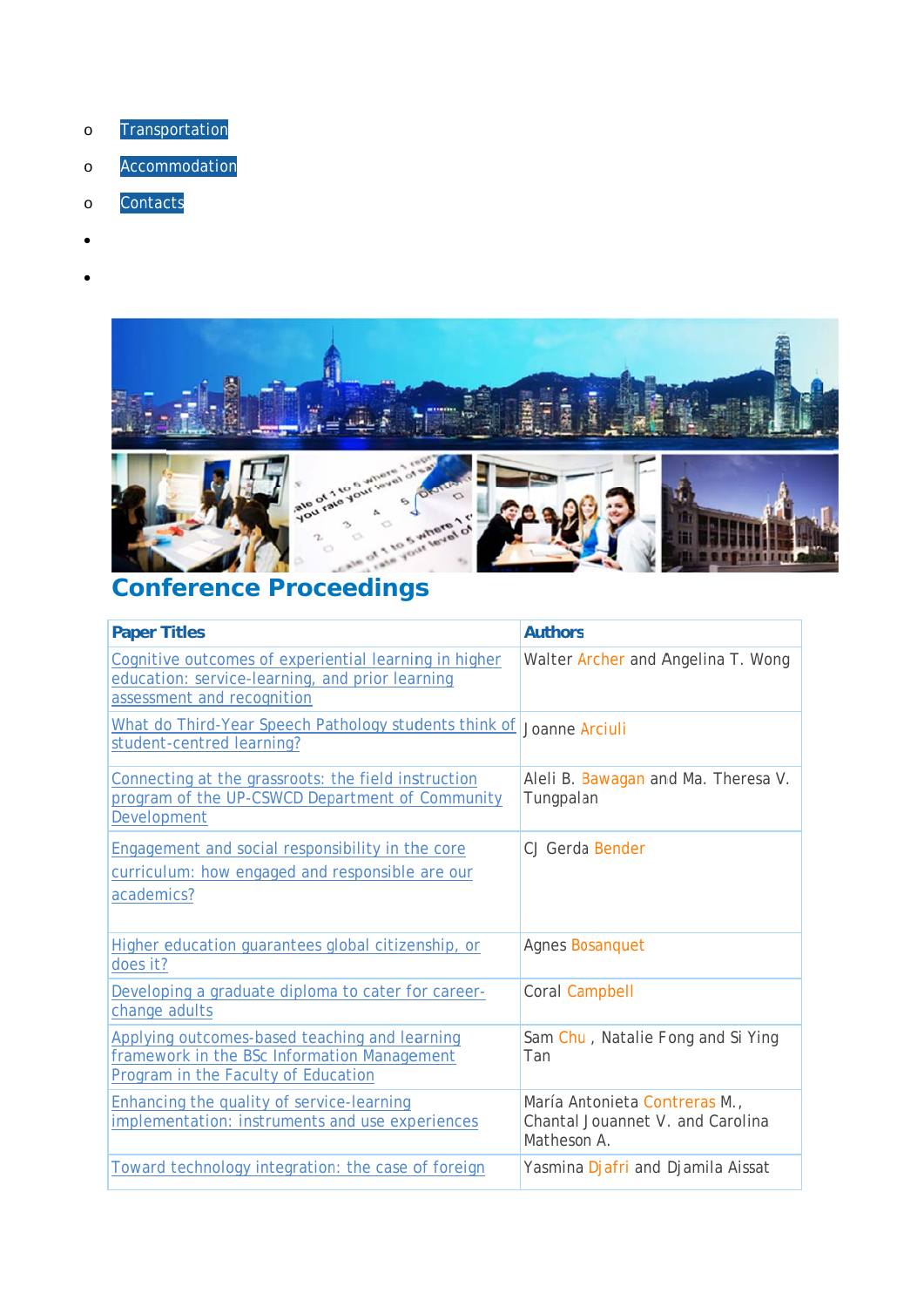| literature teachers in the Algerian University                                                                                                                                  |                                                                                             |
|---------------------------------------------------------------------------------------------------------------------------------------------------------------------------------|---------------------------------------------------------------------------------------------|
| Using a collaborative approach to share and develop<br>the first year student experience                                                                                        | Karen Fitzgibbon                                                                            |
| Enhancing small group functioning in problem based<br>learning using a visual organiser                                                                                         | Herco Fonteijn and Jimmy Frerejean                                                          |
| Investigating the learning outcomes of adopting active<br>learning strategies that utilize rich resources in order<br>to improve reasoning and analytical skills                | Julie Gerstman                                                                              |
| Developing meaningful feedback to large class sizes via<br>short answer assessment                                                                                              | William Gibson, Jon Yorke and Heath<br>Wilkinson                                            |
| Through the looking glass: teaching and learning in<br>blended immersive multiuser virtual and real world<br>environments                                                       | Janette Grenfell                                                                            |
| The students practices of core competencies at<br>university: a comparative study between National<br>University of Malaysia (UKM) and National University of<br>Indonesia (UI) | Hadiyanto and Mohammed Sani Bin<br>Ibrahim                                                  |
| Enhancing pre-service primary teachers learning in<br>Science education using team-based project work                                                                           | Carole E Haeusler and Con<br>Lozanovski                                                     |
| Student perception of Clicker technology in science<br>and mathematics education                                                                                                | C. E. Haeusler and C. Lozanovski                                                            |
| Assessment experience of first-year university<br>students: dealing with the unfamiliar                                                                                         | Paula Hodgson, Paul Lam and<br><b>Charlotte Chow</b>                                        |
| First-year students' learning experiences of problem-<br>based learning tutorials in Japanese higher education                                                                  | Rintaro Imafuku, Norimitsu Kurata,<br>Ryuta Kataoka and Mitsuori Mayahara                   |
| Rethinking journalism education through visual literacy                                                                                                                         | Aditi Jhaveri                                                                               |
| Honest reflections: big ideas and real life experiences<br>of a new first year BA                                                                                               | Victoria Kuttainen, Anita Lundberg,<br>Linda Wight and Nigel Chang                          |
| Ownership and use of mobile technologies: planning<br>mobile learning strategies for a Hong Kong university                                                                     | Paul Lam, Sophie Wong, Kevin Wong<br>and Carmel McNaught                                    |
| In search for an ideal campus information service in<br>undergraduate students' opinion                                                                                         | Unnawut Leepaisalsuwanna, Tanis<br>Suwannakul, Krittaya Leelawong and<br>Nopphol Pausawasdi |
| Applying the problem-based learning approach in<br>teaching digital integrated circuit design                                                                                   | Chi-Un Lei                                                                                  |
| Student Evaluation of Teaching (SET): a tool for<br>quality assurance in higher education institution (HEI)                                                                     | Liile L. Lekena and Anass Bayaga                                                            |
| Citation and plagiarism: undergraduates writing from<br>sources                                                                                                                 | Yongyan Li and Christine Pearson<br>Casanave                                                |
| <b>Business Communication Assessment and its curriculum</b><br>implications                                                                                                     | Yvonne CW Loong and Elsie<br>Christopher                                                    |
| Problem-based learning's impact on the understanding<br>of place value                                                                                                          | D. Martin and R. Jamieson-Proctor                                                           |
| A learning community for university teachers: peer<br>review of teaching                                                                                                        | Kathleen McEvoy                                                                             |
| Blended learning approaches enhance student                                                                                                                                     | <b>Neil P Morris</b>                                                                        |